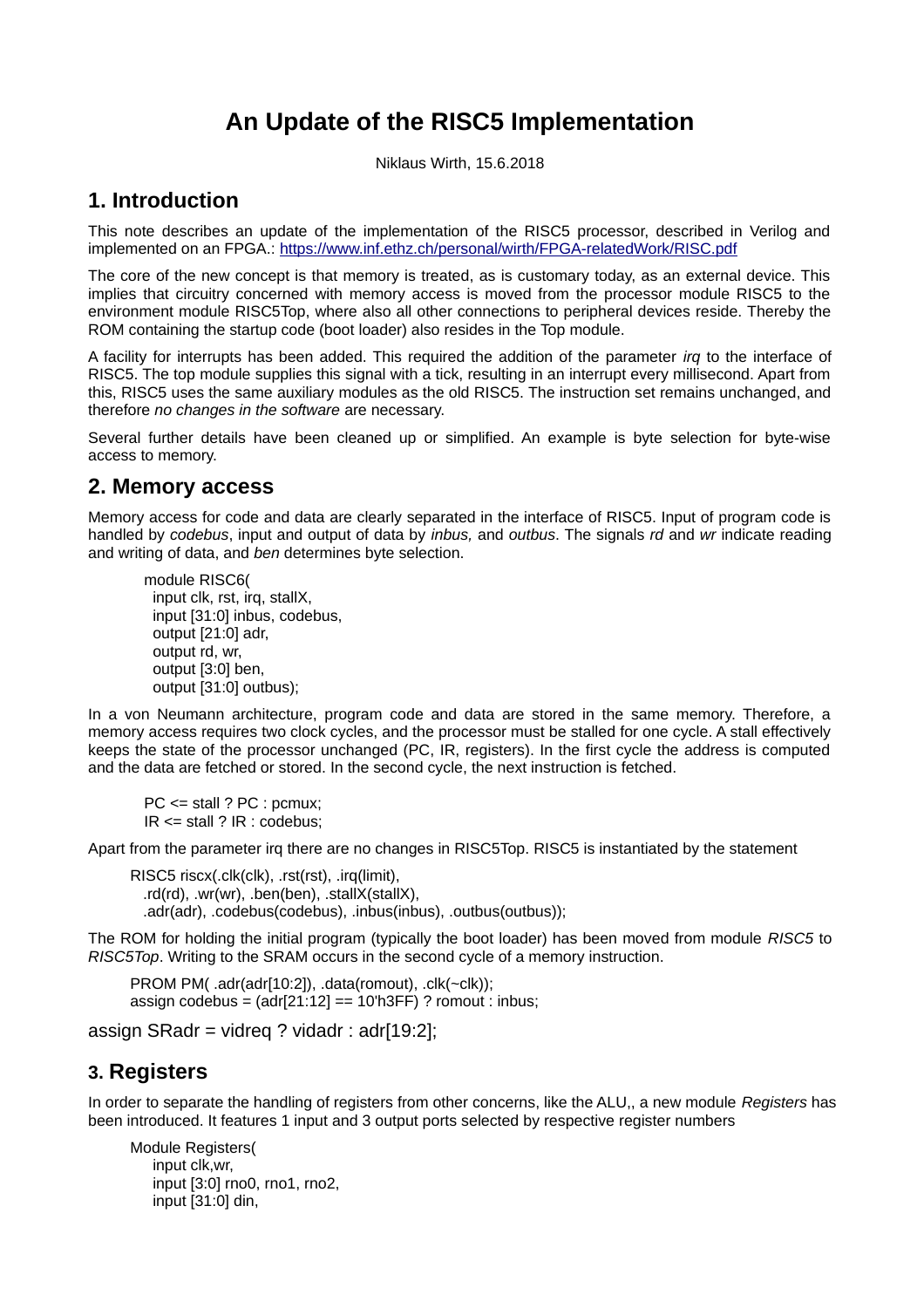```
output [31:0] dout0, dout1, dout2):
```

```
reg [31:0] R[15:0];
assign dout0 = R[rno0];
assign dout1 = R[rno1];
assign dout2 = R[rno2];
always @ (posedge clk) R[rno0] \leq wr ? din : R[rno0];
endmodule
```
Module *Regsters* is instantiated by the statement

Registers regs (.clk(clk), .wr(regwr), .rno0(ira0), .rno1(irb), .rno2(irc), .din(regmux), .dout0(A), .dout1(B), .dout2(C0));

## **4. Interrupts**

Additions due to the interrupt facility are all within the processor module RISC5. Two new instructions have been added, one for returning from an interruptr procedure, and one for enabling or disabling interrupts. Both are encoded as BR instructions.

New variables are

wire intAck; reg irq1, intEnb, intPnd, intMd; reg [25:0] SPC; // saved PC on interrupt

When a rising edge of the interrupt signal *irq* is present and the processor is not yet handling an earlier interrupt, then *intPnd* is asserted. The interrupt is then pending until acknowledged by signal intAck Then the processor enters interrupt mode (intMd) and the processor jumps to location 4 (interrupt vector). The current PC and the condition bits are saved in register *SPC*. No register values are saved, because every interrupt handler is assumed to save (at least) registers R0 and R1. During interrupt mode, no further interrupt is accepted.

intPnd  $\leq$  rst &  $\sim$ intAck & (( $\sim$ irg1 & irg) | intPnd); assign intAck = intPnd & intEnb & ~intMd & ~stallr;  $intMd \leq rst \& \sim RTI \& (intAck | intMd);$ SPC <= intAck ? {nn, zz, cx, vv, pcmux0} : SPC; assign pcmux $0 =$  stall ? PC : RTI ? SPC[21:0] :

(BR & cond) ? (u? nxpc + disp : C0[23:2]) : nxpc;

assign pcmux =  $-rst$  ? StartAdr : intAck ? 1 : pcmux0;;

Interrupt handlers are supposed to end with an RTI instruction (return from interrupt) instead of a regular return instruction. An **RTI** instruction (BR with bit 4 set) causes the next instruction address to be taken back from SPC[21:0] and the condition bits from SPC[25:22]. Also, the processor leaves the interrupt mode.

 $RTI = p & q & q & -u & R[4];$ 

The Oberon compiler recognizes an interrupt handler through an asterisk after the symbol PROCEDURE. Variable *intEnb* is set and reset by a register branch instruction with bit 5 set. It copies bit 0 to *intEnb*. The Oberon compiler accomplishes this through the **LDPSR** procedure, a branch register instruction with bit 5 set

intEnb <= ~rst ? 0 : (p & q & ~u & ~v & IR[5]) ? IR[0] : intEnb;.